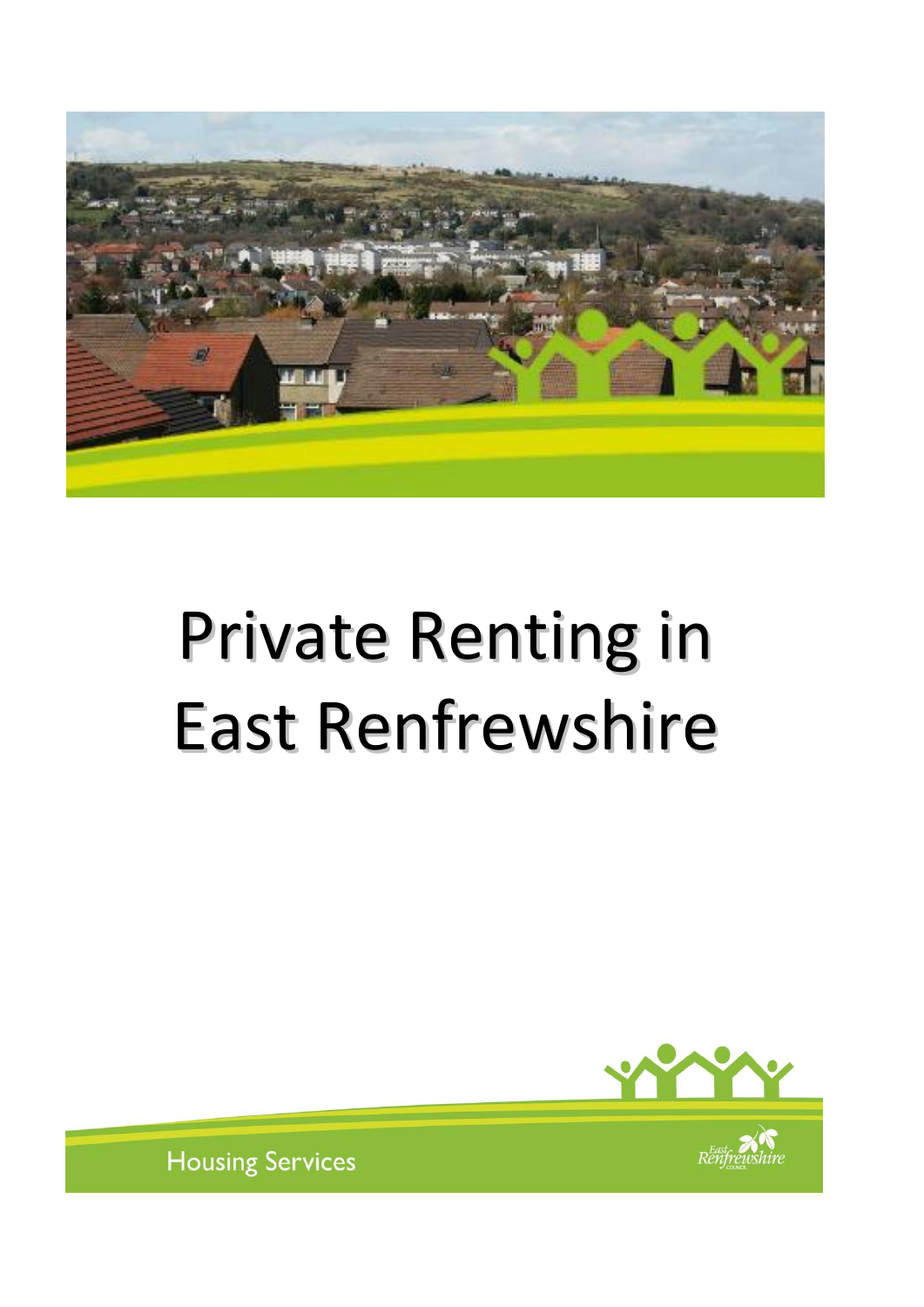# **Accessibility**

We can explain this document to you in other languages and provide it to you in other formats such as Braille and large print. For more information, please contact Customer First on 0141 577 3001 or e-mail: customerservices@eastrenfrewshire.gov.uk.

آپ کے لیےاس دستاویز کی دیگر زبانوں میں دضاحت کی جاسکتی ہےاور پید یگرمخلف صورتوں میں جیسا کہ بڑے حروف کی لکھائی اور بریل (نابیبناافراد کے لیے اُنجرےہوئے حروف کی لکھائی) میں فراہم کی جاسکتی ہے۔مزید معلومات کے لیے برائے مہربانی ٹیلیفون نمبر 3001 577 5141 پہ سٹم فرسٹ سے رابط کریں یا customerservices@eastrenfrewshire.gov.uk\_ کے پیدیرای میل بھیجیں۔

এ২ পত্র অন্যান্য ভাষায় বণনা ছাড়া নানা বিকল্প আকারেও দেয়া যেতে পারে যথা – বড় ছাপান অক্ষরে এবং উঁচু গঠিত বর্ণমালায়ও (Braille) দেয়া যেতে পারে। এ বিষয়ে আরও খবরাখবরের জন্যে যোগাযোগ করুন কাউৌমার ফর্ষি টেলিফোন: ০১৪১–৫৭৭ ৩০০১ অথবা

ইমেইল: customerservices@eastrenfrewshire.gov.uk

ਤੁਹਾਡੇ ਲਈ ਇਸ ਦਸਤਾਵੇਜ਼ ਦੀ ਵਿਆਖਿਆ ਹੋਰਨਾਂ ਭਾਸ਼ਾਵਾਂ ਵਿਚ ਵੀ ਕੀਤੀ ਜਾ ਸਕਦੀ ਹੈ ਅਤੇ ਇਸ ਨੂੰ ਬਦਲਵੇਂ ਰੂਪਾਂ ਵਿਚ ਜਿਵੇਂ ਵੱਡੇ ਅੱਖਰਾਂ ਅਤੇ ਬਰੇਲ ਤੇ ਪ੍ਰਦਾਨ ਕੀਤਾ ਜਾ ਸਕਦਾ ਹੈ। ਵਧੇਰੇ ਜਾਣਕਾਰੀ ਲਈ ਕਸਟਮਰ ਫਸਟ ਵਾਲਿਆਂ ਨਾਲ ਇਸ ਫੋਨ ਨੰਬਰ ਤੇ ਸੰਪਰਕ ਕਰਨ ਦੀ ਕ੍ਰਿਪਾਲਤਾ ਕਰੋ: 0141 577 3001 ਜਾਂ ਇਸ ਪਤੇ ਤੇ ਈਮੇਲ ਕਰੋ: customerservices@eastrenfrewshire.gov.uk

這份文件可以使用其他的語言解釋,亦可以提供 其他形色的版本, 例如大字和凸字。請聯絡客 服務 (Customer First) 索取進一步的資料。 電話:0141 577 3001或電郵 customerservices@eastrenfrewshire.gov.uk

आप क ालए इस दस्तावज़ का व्याख्या अन्य भाषाआ म का जा सकता ह आर बदलव रूपा जस बड़े अक्षरों और ब्रेल पर भी प्रदान की जा सकती है। कृप्या अतिरिक्त जानकारी के लिए कस्टमर फस्ट वालों से इस फोन नंबर पर संपर्क करें: 0141 577 3001 व इस पते पर ईमेल करें: customerservices@eastrenfrewshire.gov.uk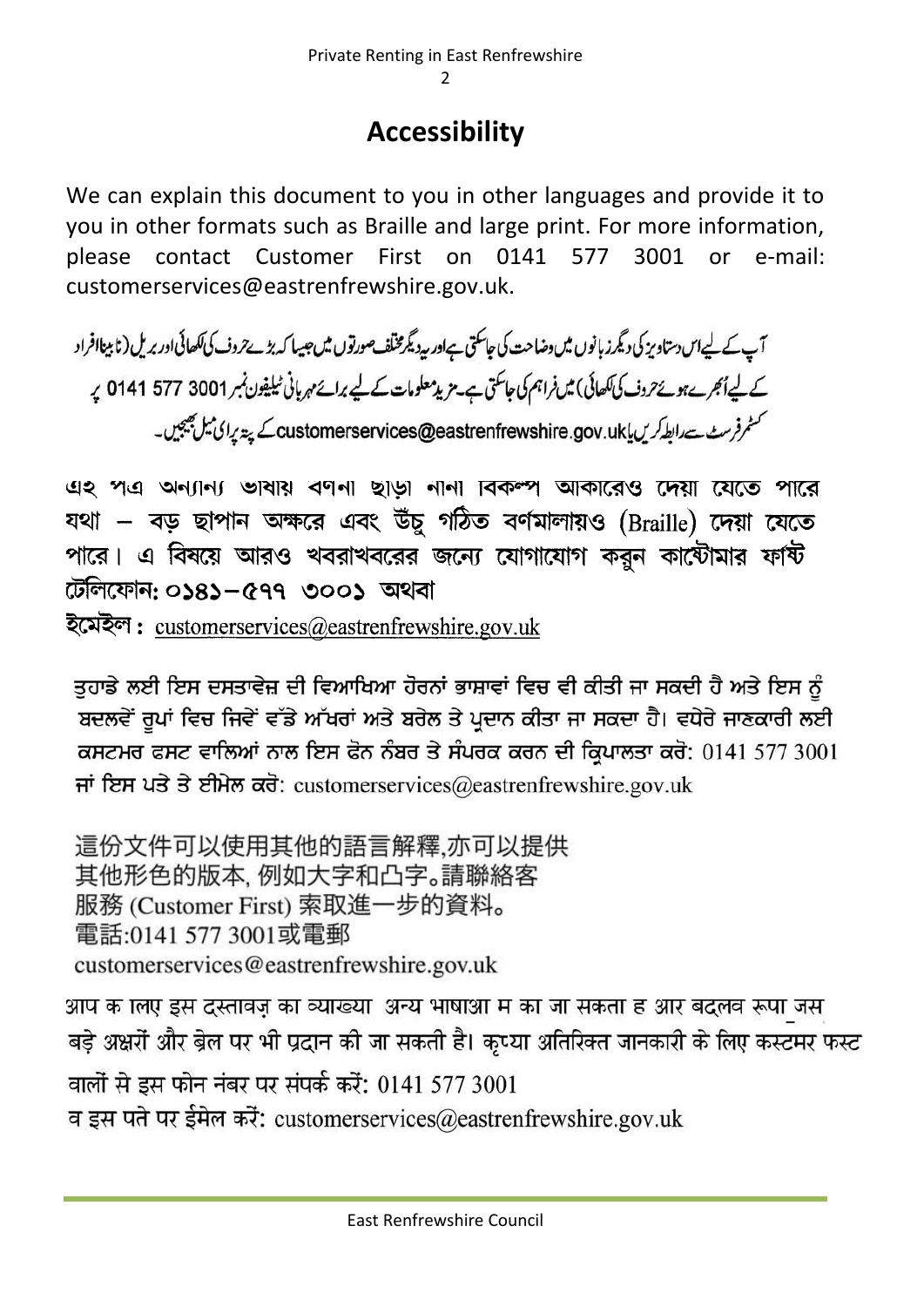# **Contents**

- **1. Who is this leaflet for?**
- **2. Private rented housing in East Renfrewshire**
- **3. What is private renting?**
- **4. Your private rented tenancy**
- **5. Finding a property to rent**
- **6. What is included with the rent?**
- **7. What is a deposit?**
- **8. Rent Deposit Scheme**
- **9. What is a tenancy deposit scheme?**
- **10. Tenant Information Pack for the Private Rented Sector**
- **11. Local Housing Allowance (LHA)**
- **12. Your rights in privately rented accommodation**
- **13. Private Sector Housing Team**
- **14. Contact details**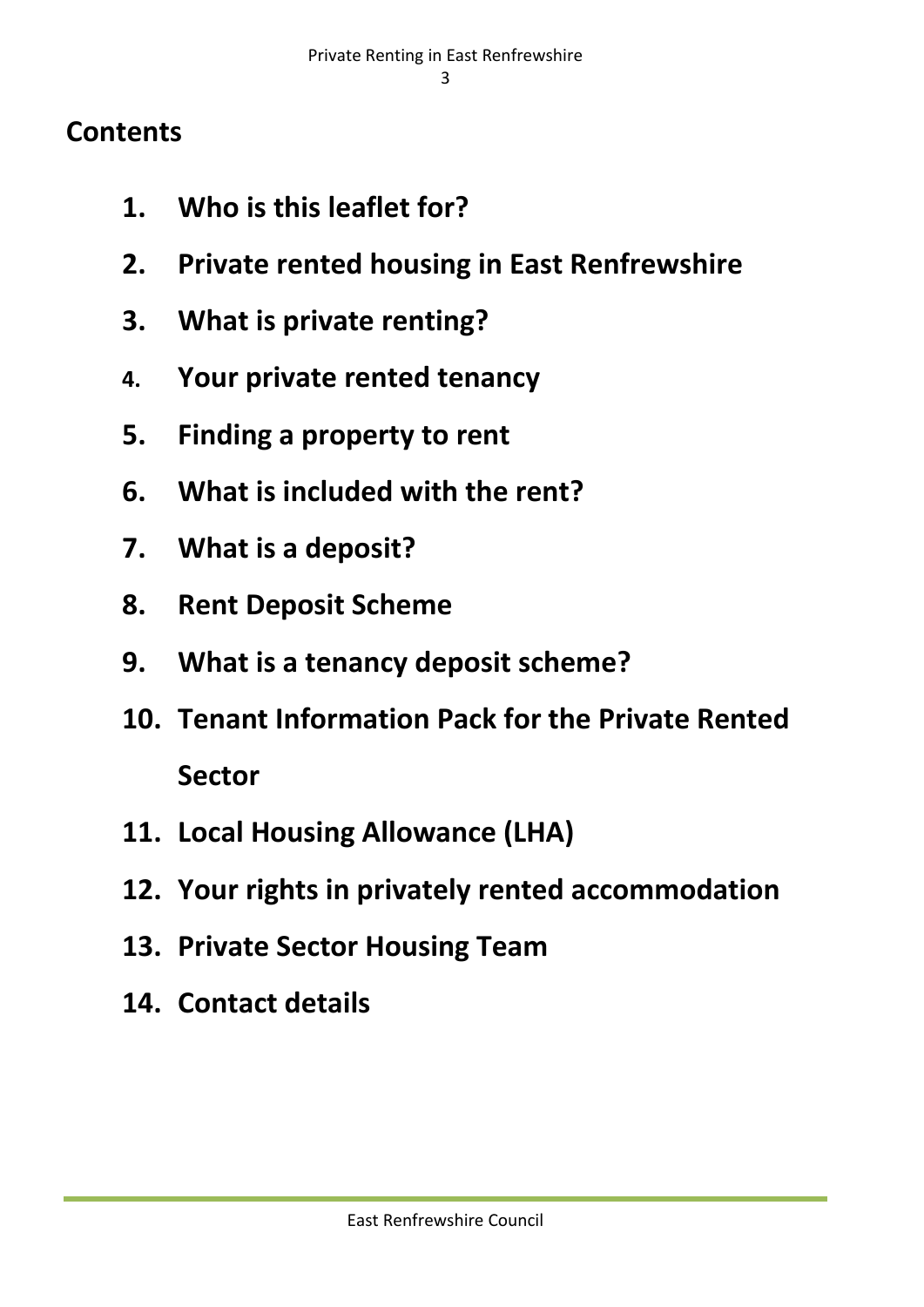# **1. Who is this leaflet for?**

**This leaflet is for anyone who is interested in renting a home privately.** 

#### **The leaflet will**:

- Explain what to do if you wish to apply for privately rented housing
- Offer advice regarding things to remember when renting privately

This leaflet is part of a series of leaflets designed to offer information and advice regarding housing options in East Renfrewshire. Other leaflets in the series include:

- 'Housing Options in East Renfrewshire'
- 'Applying for Social Rented Housing in East Renfrewshire'
- 'Homeless or Threatened with Homelessness in East Renfrewshire'
- 'Low cost Home Ownership in East Renfrewshire'

While this leaflet offers advice and information on a range of housing options, the individual leaflets in this range provide more detail on the particular subject matter.

# **2. Private renting in East Renfrewshire**

East Renfrewshire is a popular place to live. Many people are competing for a limited number of homes, especially in the Eastwood part of the authority which includes Giffnock, Thornliebank, Newton Mearns, Busby and Eaglesham.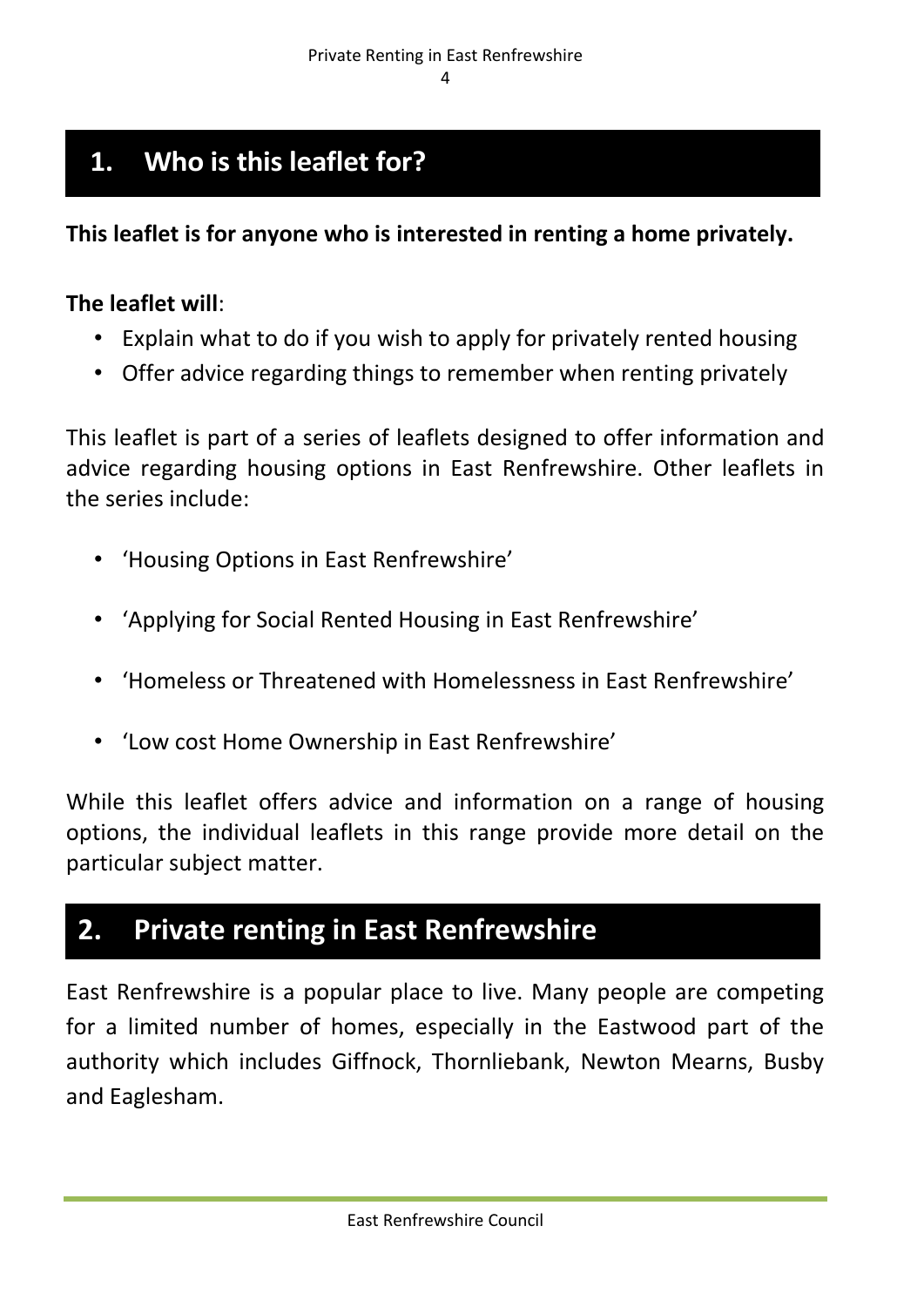High demand has an impact on the costs of both renting and buying. Private rents are at a level that many people find difficult to afford and private landlords can be particular about who they rent to. It is important to ensure that you are able to afford to rent privately, either from your own resources, or from the amount you will receive in benefit if you are not working.

# **3. What is private renting?**

Renting privately is different from social housing where the property is owned by a council or a housing association. When you rent privately, you rent a property from a landlord or a company, usually on a commercial basis, or from an agent acting on behalf of a landlord.

The amount of rent you pay will be set by your landlord as part of the legal contract between you. This legal contract constitutes a **tenancy agreement**. The tenancy agreement sets out the rights and the responsibilities of **both the landlord and the tenant.** These include items such as:

- how and when you must pay the rent, and
- how your landlord will deal with repairs

Your tenancy will be for at least 6 months to start with. This is known as the fixed term of your tenancy. Your tenancy will normally be either a **short-assured** or **assured** tenancy. A short assured tenancy is a special form of assured tenancy which in the first instance must be for not less than 6 months. Providing a landlord fulfils certain conditions prior to the commencement of the tenancy, it gives the landlord special rights to repossess the house and also gives special rights for tenants to apply to a Private Rented Housing Committee for a rent determination.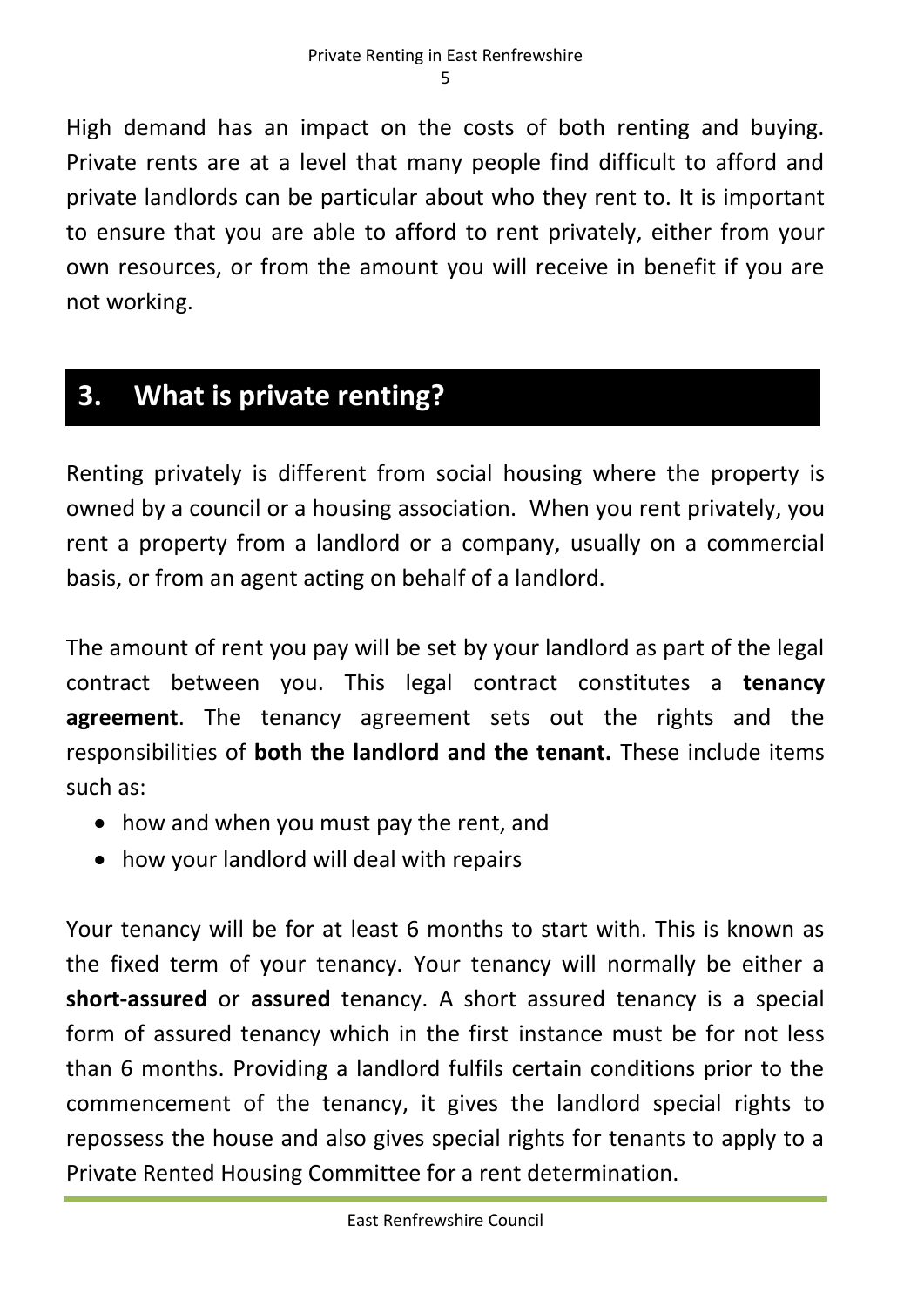You can find further information on private tenancies at: **<https://beta.gov.scot/policies/private-renting/>**

You can also find useful information on private renting on the **Renting Scotland** website – [http://www.rentingscotland.org.](http://www.rentingscotland.org/) Renting Scotland is jointly funded by the Scottish Government and Shelter Scotland. Shelter Scotland created and maintains the website.

## **4. Your private rented tenancy**

Private rented properties are one of two types: The whole property, for example, a house or a flat rented to you or your family. Such a property may be:

- **fully furnished**, with everything you would need.
- **part-furnished**, with only the main items included.
- **unfurnished**, with nothing at all included.

When you are considering a private let, check whether the property has carpets, curtains, a cooker, a fridge and a washing machine. You should ensure that the landlord or letting agent completes an inventory which details everything included. **Ask for a copy of this inventory**.

## **Shared properties**

Shared properties are usually furnished, and often have a shared kitchen, lounge and bathroom. This type of arrangement usually provides a separate bedroom for each sharer.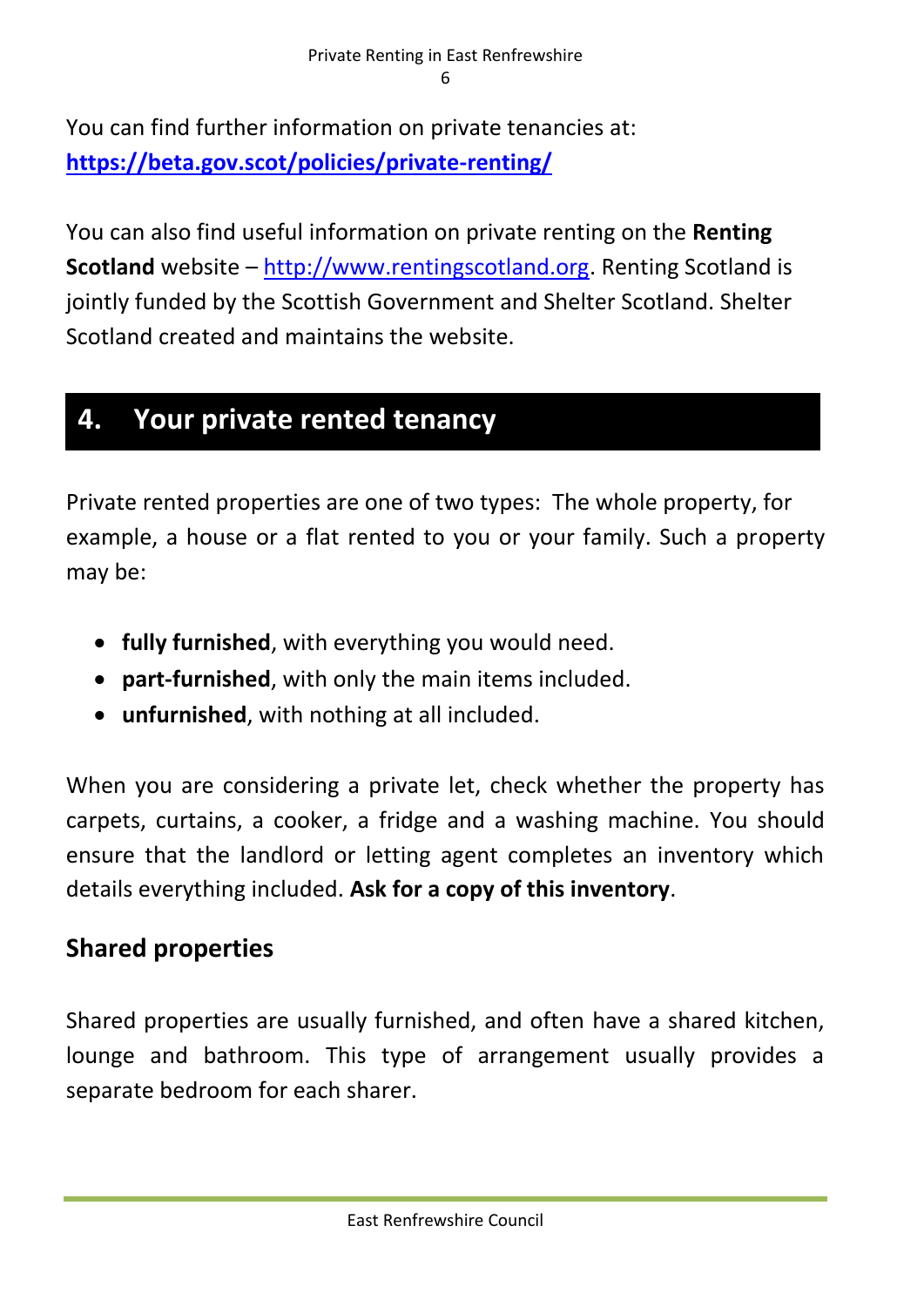## **Things to remember when renting privately**

Prospective tenants should **always** look for the **Landlord's registration number** and **detail of Energy Performance Certificates** in any written adverts, as private landlords have a duty to provide this information. **Always make sure you check this information.**

# **5. Finding a property to rent**

There are many ways to find a private property to rent:

## **Look in the local press:**

Houses, flats and rooms are often advertised in the local press, often with a special property section on a specific day each week.

## **Look in local shops**

Local corner shops and newsagents often have cards in their windows advertising properties to rent. You might also consider putting up a card of your own with details of the type of property you would like.

## **Look on websites:**

There are many websites which advertise properties to rent in East Renfrewshire. These include:

| citylets.co.uk    | lettingweb.com  |
|-------------------|-----------------|
| nestoria.co.uk    | netmovers.co.uk |
| newsnow.co.uk     | openrent.co.uk  |
| primelocation.com | rightmove.co.uk |
| s1rental.com      | zoopla.co.uk    |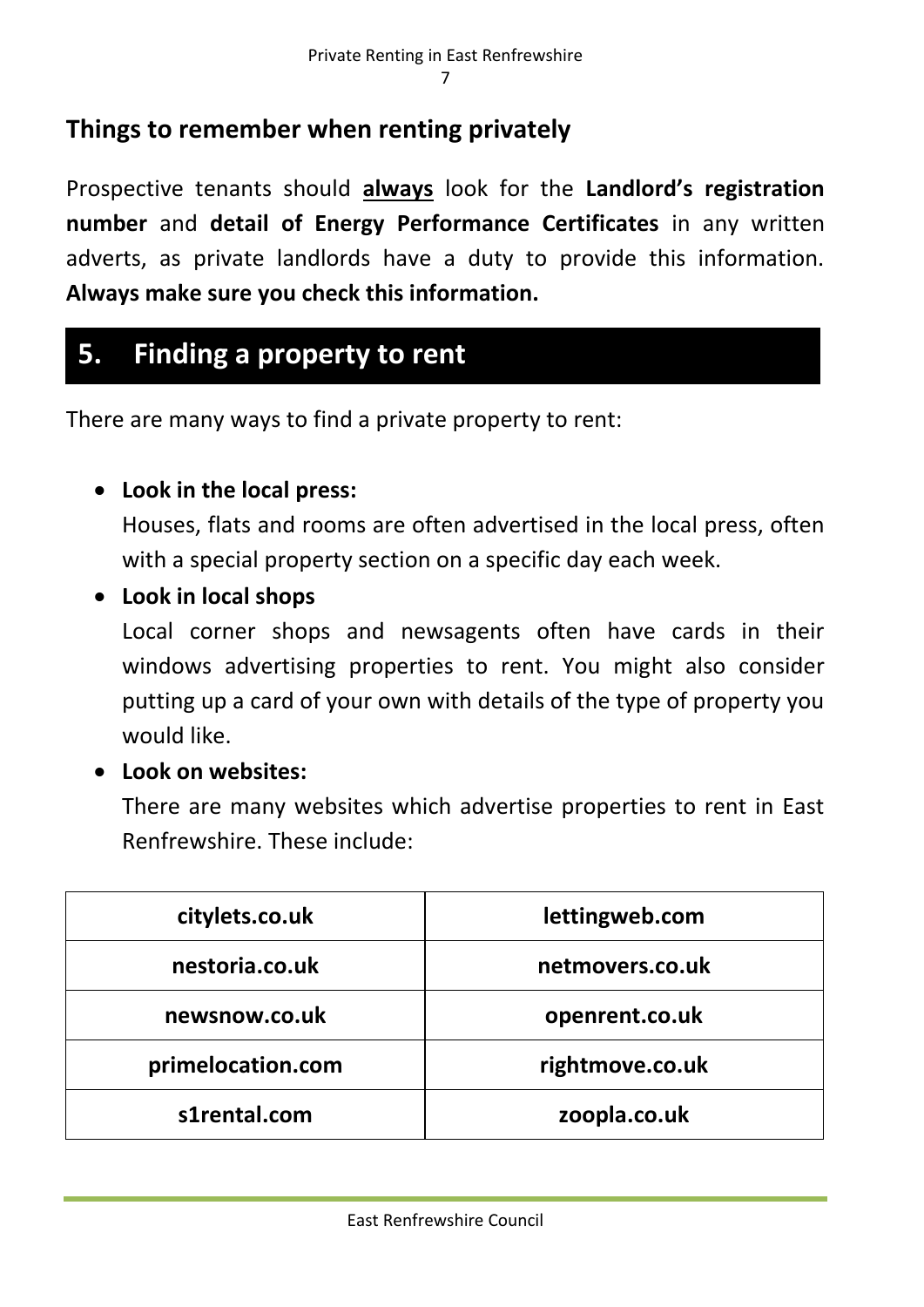**As well as the web, there are also a number of letting agencies with properties for rent in East Renfrewshire**

| <b>Barrhead Property Centre</b>              | 0141 880 7770 |
|----------------------------------------------|---------------|
| <b>Brunswick Residential Letting Limited</b> | 0141 632 4229 |
| <b>Chattelle Estates Ltd</b>                 | 0141 638 5807 |
| <b>Clyde Property Ltd</b>                    | 0141 581 2608 |
| <b>Countrywide Residential Lettings</b>      | 0141 292 6262 |
| <b>DJ Alexander Lettings Ltd</b>             | 0141 333 1345 |
| <b>Fineholm Letting Services Ltd</b>         | 0141 221 7993 |
| Infiniti Properties Management Ltd           | 0141 332 6425 |
| <b>Northwood Residential Lettings</b>        | 0141 423 4433 |
| <b>Pennylane Homes</b>                       | 0141 887 6109 |
| <b>The Property Bureau</b>                   | 0141 943 1110 |
| <b>Your Move Adam Stuart</b>                 | 0141 258 0430 |

**It is important to note that East Renfrewshire Council does not recommend any particular landlord or letting agency. This information represents a selection of registered private landlords or letting agencies with properties in East Renfrewshire.**

**No guarantees or recommendations are given by the Council regarding the landlords, letting agencies, or any properties offered thereby and the option of renting privately is undertaken entirely at your own risk.**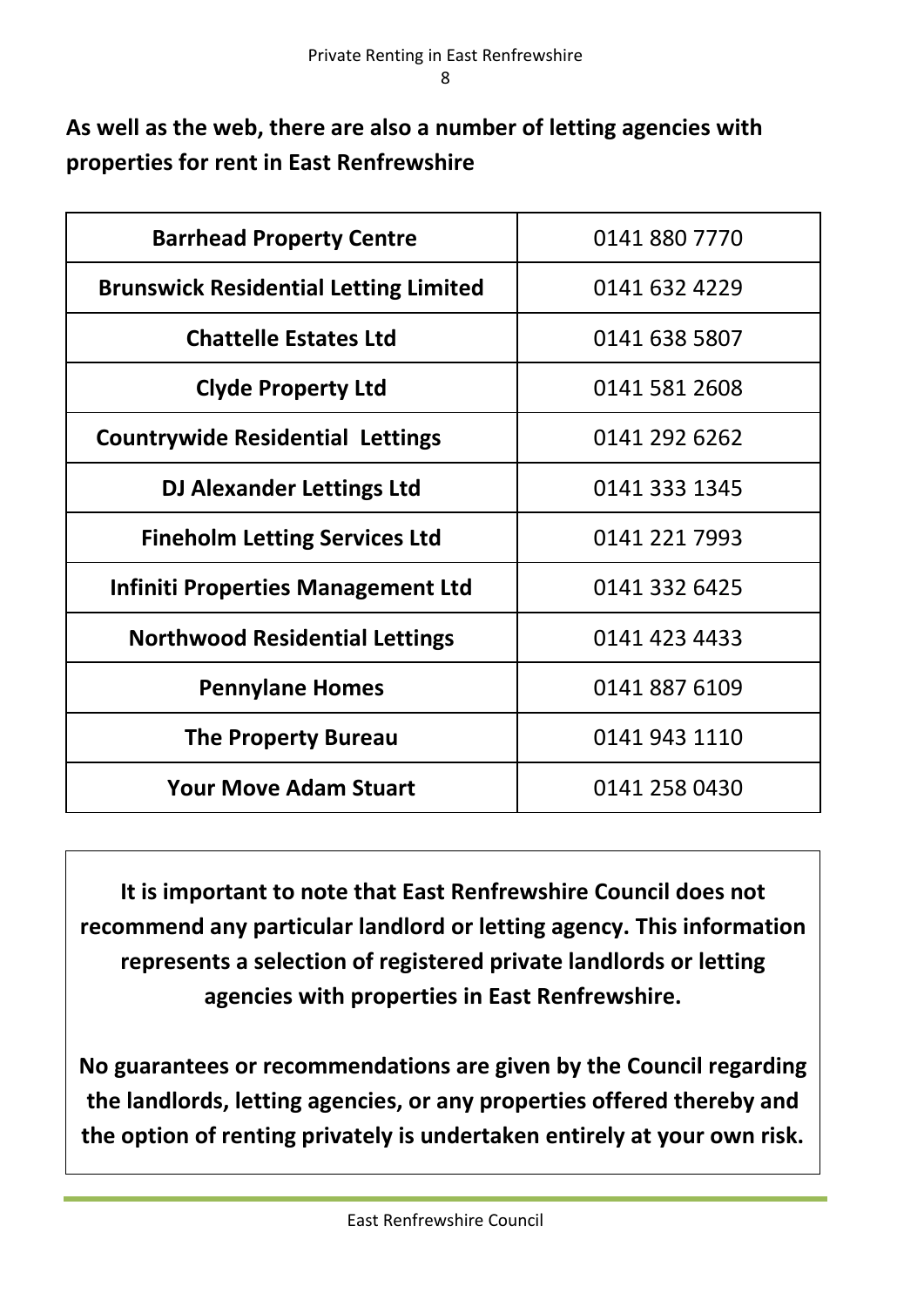## **6. What is included with the rent?**

If you have rented a flat or house, bills are not usually included. As well as the rent, you will have to pay:

- council tax
- water rates
- gas and electricity bills
- phone and internet charges
- household insurance

In shared properties some or all bills may be covered within the rent, so make sure you ask your landlord what is included. **It is important to ask for a written explanation of all the costs involved before you sign any paperwork or a tenancy agreement.**

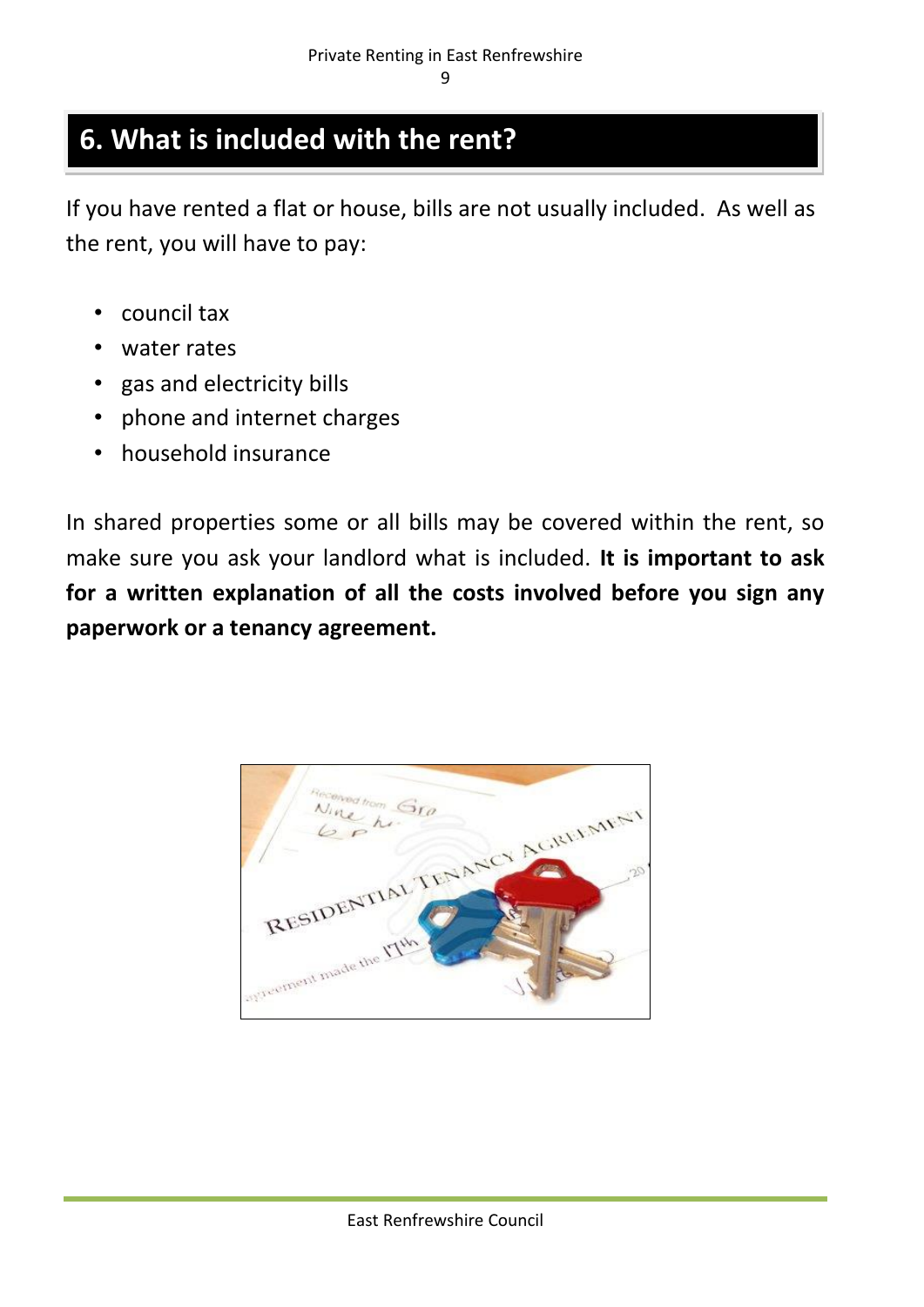# **7. What is a deposit?**

Most landlords or letting agents will ask for a deposit when you are moving into privately rented accommodation. A deposit is a sum of money which acts as a guarantee against:

- damage a tenant may do to the property
- bills for cleaning which may be required if you have left the property in poor condition
- bills relating to the property that are left unpaid, for example fuel or telephone bills
- unpaid rent.

A landlord or letting agent cannot use a deposit to replace items which are damaged or worn due to normal wear and tear. Examples might include worn carpets or furniture.

## **How much will I be charged for a deposit?**

Usually a landlord or letting agent will ask for the equivalent of a month's rent as a deposit, however, this could legally be the equivalent of up to two month's rent. If you ask, some landlords may agree to you paying the rent in instalments. You should ensure you clarify the deposit required before signing.

## **8. East Renfrewshire Rent Deposit Scheme**

East Renfrewshire Citizens Advice Bureau (CAB) manages the **East Renfrewshire Rent Deposit Scheme**. The scheme is open to people who have been assessed by East Renfrewshire Council as homeless or threatened with homelessness. The scheme can assist people to access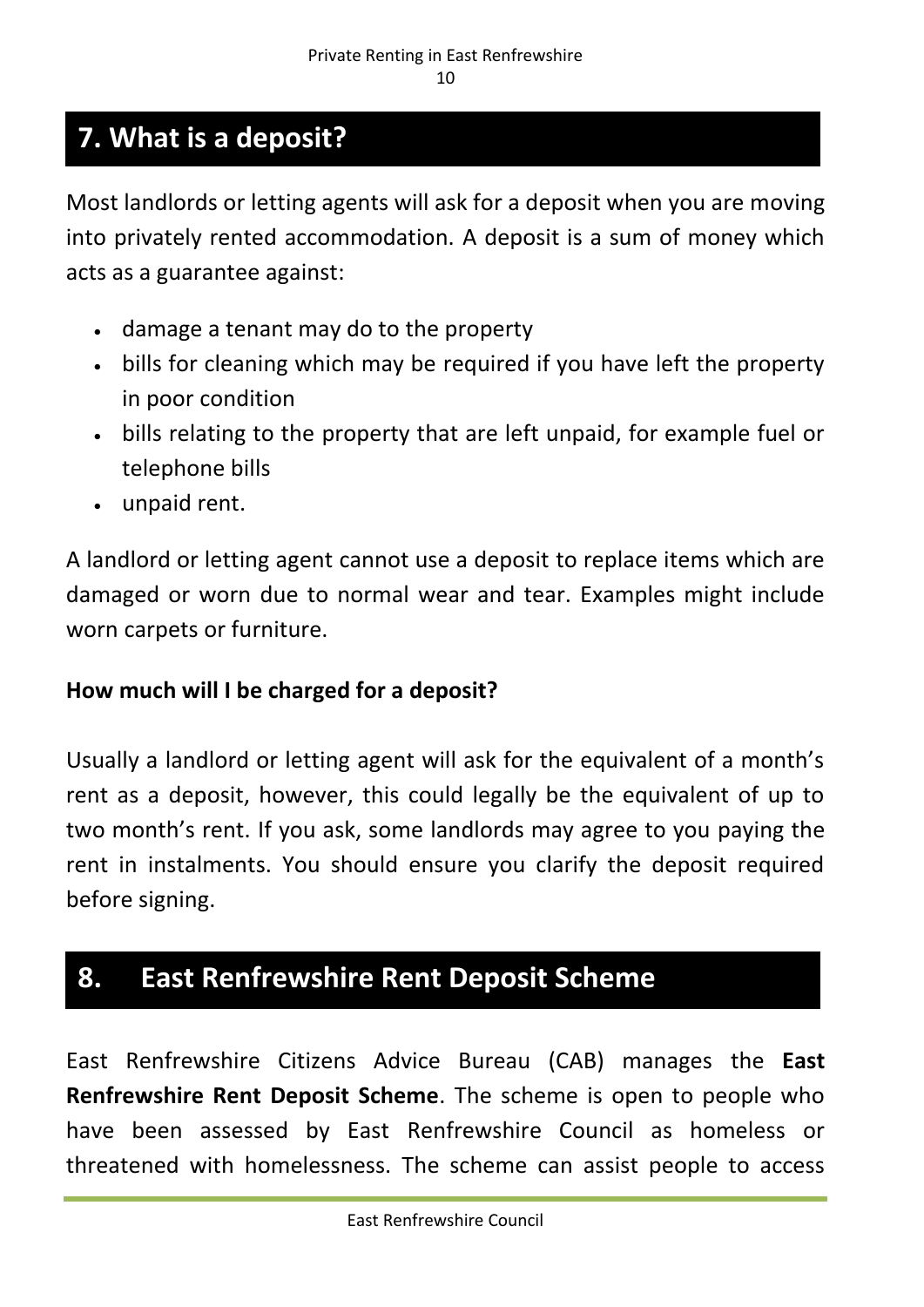privately rented accommodation where the requirement for a deposit can often be a barrier. In order to be considered for a referral, you should contact the Housing Advice Team on **0141 577 3001.**

# **9. What is a tenancy deposit scheme?**

If you rent from a private landlord or letting agent then a tenancy deposit scheme is where your deposit will be held safely for the length of your tenancy.

The tenancy deposit schemes are run by independent companies which are approved by the Scottish Government. Currently there are three approved schemes:

- **[MyDeposits Scotland](http://scotland.shelter.org.uk/get_advice/advice_topics/paying_for_a_home/deposits/tenancy_deposit_schemes/essential_links/mydeposits_scotland)**
- **[Safe Deposits Scotland](http://scotland.shelter.org.uk/get_advice/advice_topics/paying_for_a_home/deposits/tenancy_deposit_schemes/essential_links/safe_deposits_scotland)**
- **[Letting Protection Service Scotland](http://scotland.shelter.org.uk/get_advice/advice_topics/paying_for_a_home/deposits/tenancy_deposit_schemes/essential_links/letting_protection_scotland)**

## **What will happen to my deposit?**

Your landlord has 30 days from the date your tenancy begins to register your deposit with one of the schemes mentioned. Registering your deposit with one of the schemes is done at no cost to you.

## **How do I know my deposit has been registered?**

Within 30 working days of the tenancy of the date your tenancy began, your landlord **must** give you the following information about your deposit:

- the amount of the deposit.
- the date they received the deposit and the date they paid the deposit into a scheme.
- . the address of the property that the deposit relates to.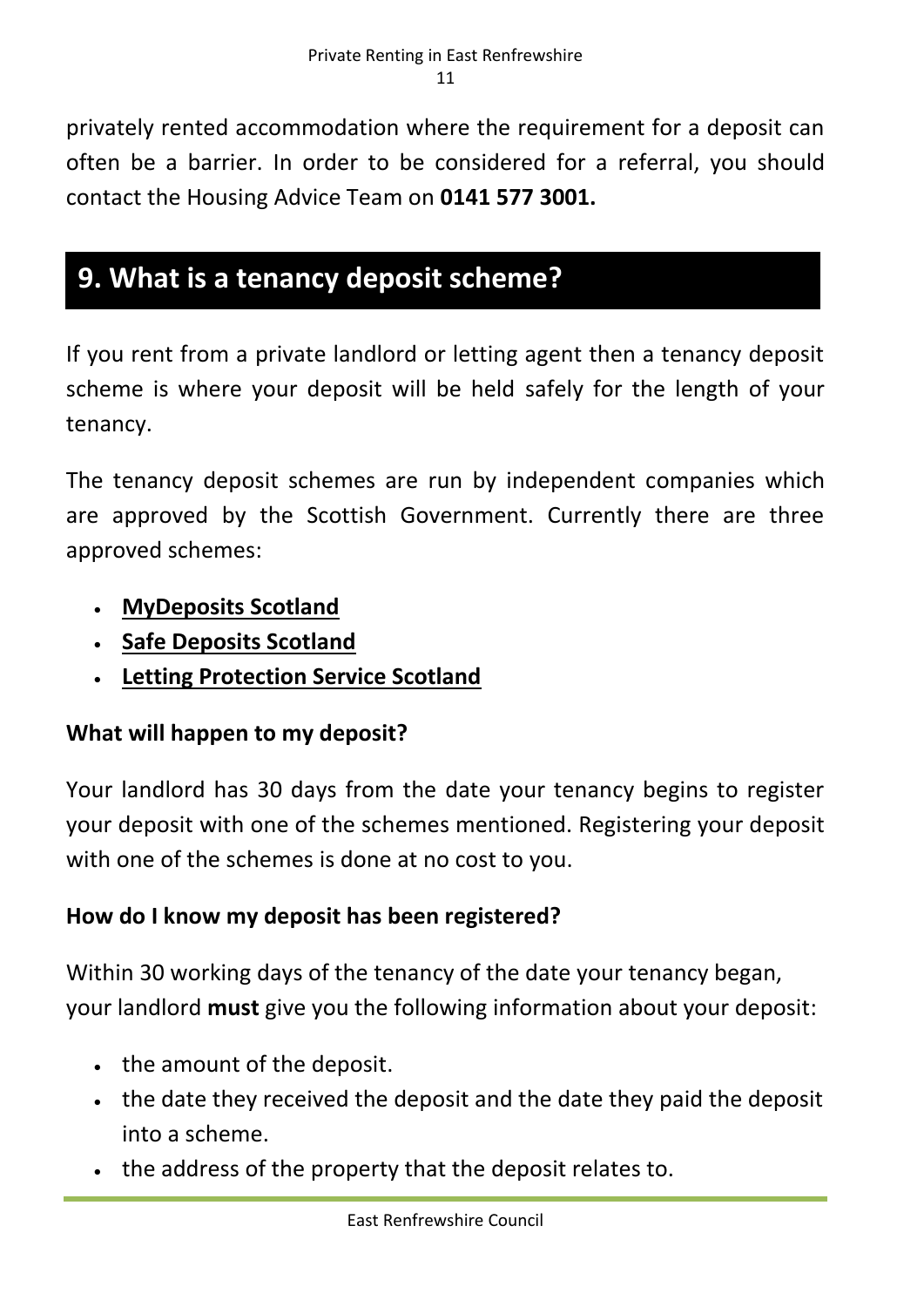- a statement from your landlord confirming they are a registered landlord
- the name and contact details of the tenancy deposit scheme where the deposit was paid.
- the conditions in which all, or some, of your deposit can be kept at the end of the tenancy.

# **10. Tenant Information Pack for the Private Rented Sector**

## **What is the Tenant Information Pack?**

The Tenant Information Pack provides important information to tenants who rent their homes privately. From 1 May 2013, landlords have a legal duty to provide new tenants with this pack.

The pack gives information to tenants in privately rented housing. It talks about your home, tenancy and landlord, and the responsibilities of you and your landlord.

The pack is not part of your tenancy agreement but sets out important information that is relevant to you and your landlord. The pack contains a summary of legislation relevant to private tenants.

## **Should you want more detailed legal information, or opinion, you should seek specialist advice.**

## **Why is the pack important?**

- The pack gives you clear information about private renting.
- The pack ensures that all tenants in privately rented homes receive the same information.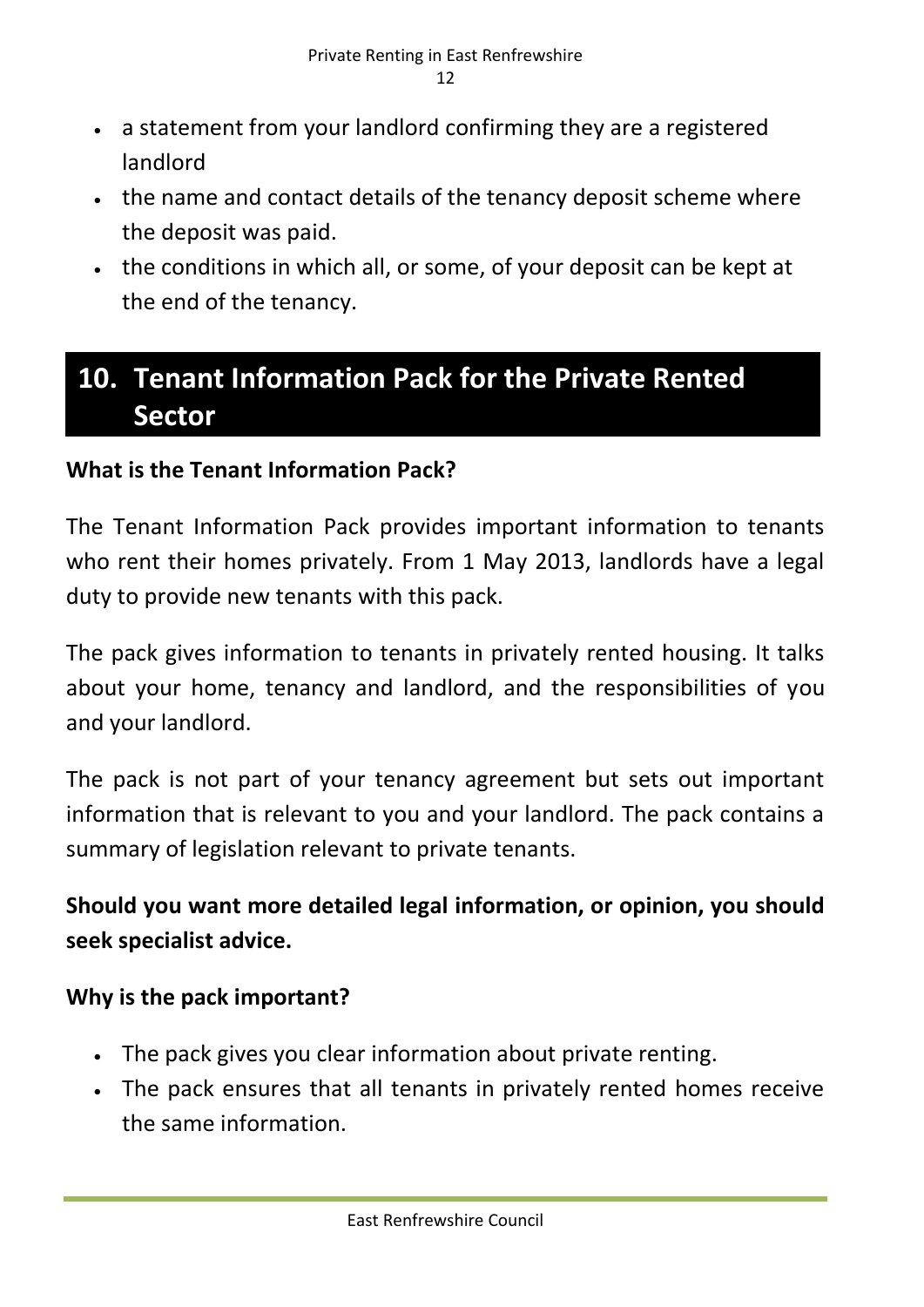## **How does the pack work?**

- If you sign an assured or short assured tenancy, your landlord has a legal duty to give you a Tenant Information Pack, under section 30A of the Housing (Scotland) Act 1988. Your landlord must do this by your tenancy start date.
- If a letting agent manages your tenancy you should still receive a pack.
- At least one pack should be provided for each tenancy agreement. Where there are joint tenants they can be asked to accept one pack between them.
- The pack must be signed and receipted by you and your landlord (unless it is sent or acknowledged by email).
- If the landlord does not provide the pack, they can be fined up to £500. **If you have not received a pack, you should report this to our Private Sector Housing Team on 0141 577 3001.**

**You can view or download the Tenant Information Pack online at: http://www.gov.scot/Publications/2016/02/7185**

## **Things to remember when renting privately**

Prospective tenants should **always** look for the **Landlord's registration number** and **detail of Energy Performance Certificates** in any written adverts, as private landlords have a duty to provide this information. Always make sure you check this information.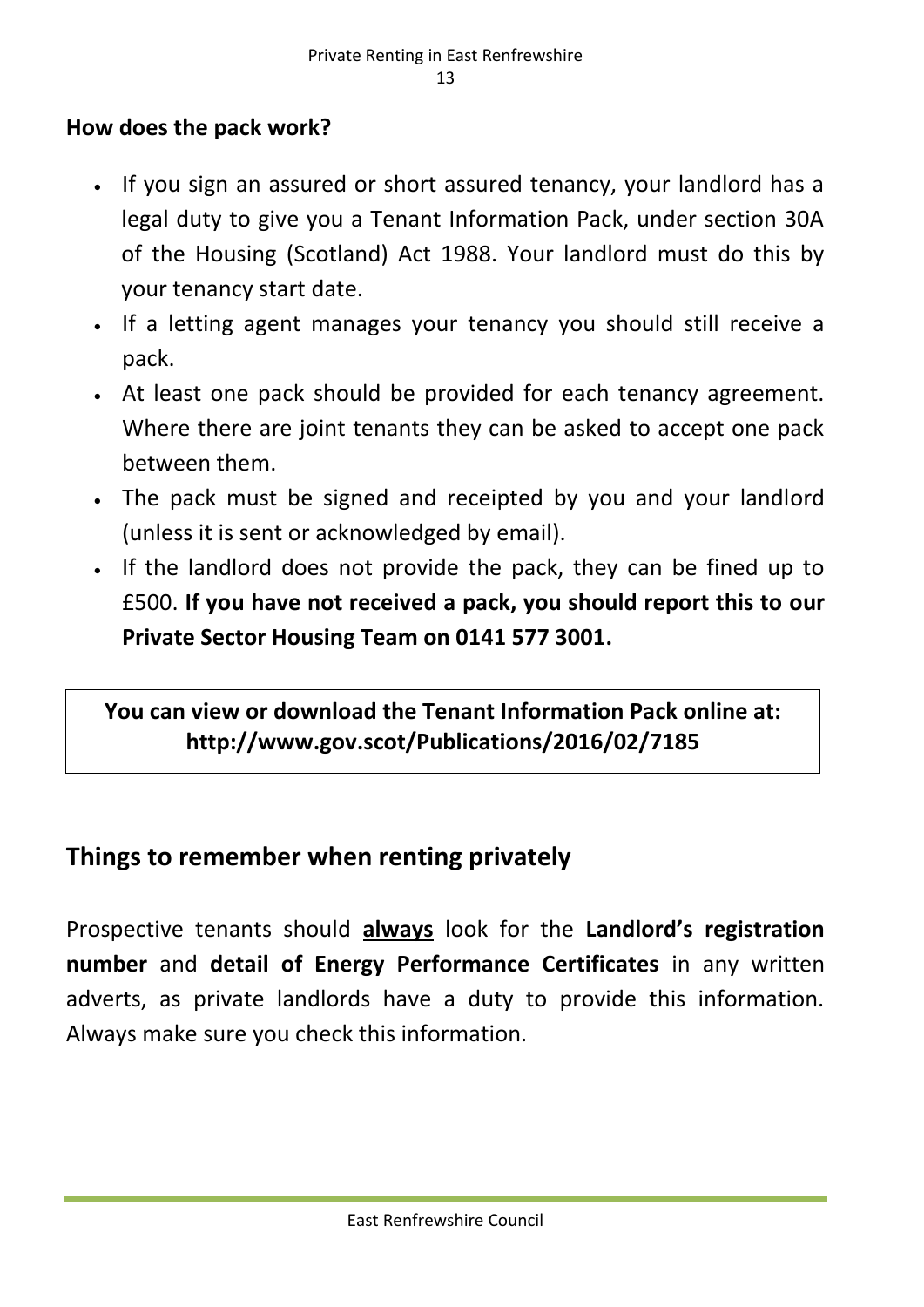# **11. Local Housing Allowance (LHA)**

If you receive housing benefit toward the rent of your privately rented accommodation, local housing allowance (LHA) will apply to you. LHA was introduced in 2008 as the method used to work out the maximum housing benefit to be awarded to tenants who rent from a private landlord. The amount that tenants receive depends on their income, capital and savings. Since April 2016, LHA rates have been frozen until 2020. The rates are published on the council's website at:

#### **www.eastrenfrewshire.gov.uk/localhousingallowance**

For LHA purposes, East Renfrewshire is divided into two **Broad Rental Market Areas (BRMA's)** – **Renfrewshire/Inverclyde** for Barrhead, Neilston and Uplawmoor market areas, and **Greater Glasgow** for all other East Renfrewshire areas.

## **Current LHA rates (for 2016/20) are shown below:**

| East Renfrewshire/Inverclyde (Barrhead, Neilston & Uplawmoor) |  |  |  |
|---------------------------------------------------------------|--|--|--|
|---------------------------------------------------------------|--|--|--|

|                          | Weekly  | <b>Monthly</b> |
|--------------------------|---------|----------------|
| Shared accommodation     | £60.00  | £260.00        |
| 1 Bedroom self-contained | £80.55  | £349.05        |
| 2 Bedroom                | £101.26 | £438.79        |
| 3 Bedroom                | £125.42 | £543.49        |
| 4 Bedroom                | £190.80 | £826.80        |

**Greater Glasgow** (Thornliebank, Giffnock, Newton Mearns, Clarkston, Muirend, Busby/Netherlee & Eaglesham)

|                          | Weekly  | <b>Monthly</b> |
|--------------------------|---------|----------------|
| Shared accommodation     | £68.28  | £295.88        |
| 1 Bedroom self-contained | £92.06  | £398.93        |
| 2 Bedroom                | £116.53 | £504.96        |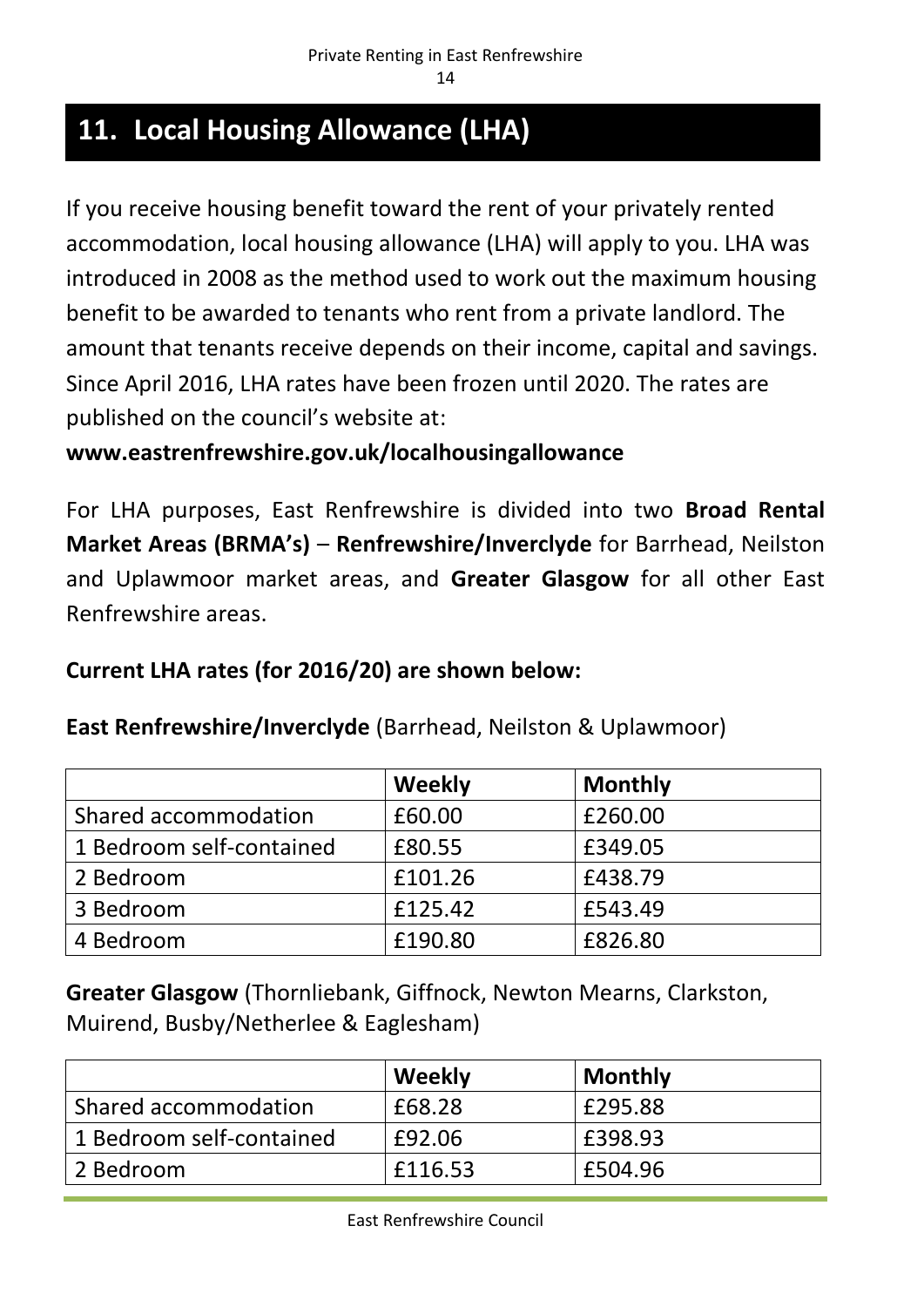| 3 Bedroom   | £137.31 | £595.01 |
|-------------|---------|---------|
| l 4 Bedroom | £206.03 | £892.80 |

**These rates represent the maximum amount of housing benefit you can receive for renting a property in these areas. The actual amount you receive will depend on your income, capital and savings.**

#### **Number of rooms**

The council will decide how many rooms you need according to the housing benefit rules. If you live in one room and share some facilities (for example, a kitchen or bathroom) you will receive the shared accommodation rate. **If you are a private tenant, living on your own, and aged under 35 you will also receive the shared room rate.** If this rate does not apply, the council will work out the number of rooms to calculate LHA as follows:

#### **One bedroom:**

- A couple
- Someone who is 16 or over
- Two children of the same sex aged under 16
- Two children younger than 10
- A child (someone under 16)

Larger families who need more than four bedrooms are limited to the four bedroom rate for the area in which they live. **Where the rent is higher than the LHA, you will be responsible for the shortfall.**

**To discuss LHA further, you can contact the council's Benefits Section on 0141 577 3002 or e-mail [benefits@eastrenfrewshire.gov.uk](mailto:benefits@eastrenfrewshire.gov.uk)**

You can also find further information on the council's website at: www.eastrenfrewshire.gov.uk/housing/privatehousing/localhousingallo wance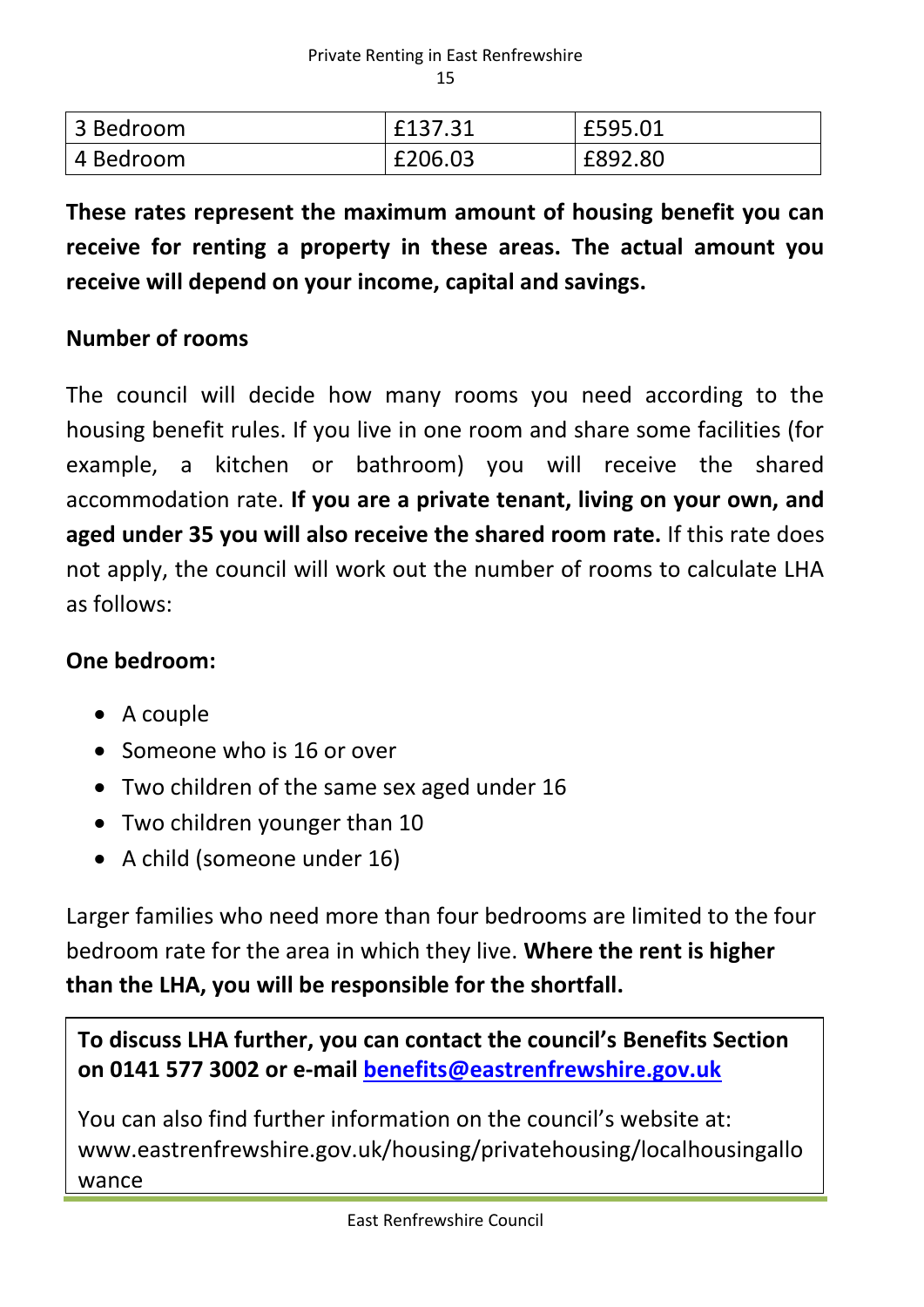# **12. Your rights in privately rented accommodation**

All tenants of privately rented accommodation have the right to:

- their landlord's name and address
- a written tenancy agreement
- an inventory or list of furniture in the property
- a property that is safe to live in, and free from significant hazards
- When a landlord wants you to leave their property, they must give you formal, written notice. The written notice will say how long you can remain in the property before you must move out. The amount of notice the landlord must give depends on the tenancy agreement type and should refer to your agreement detail.

If a landlord lives with you and shares the facilities in the property, your rights are limited.

If your landlord asks you to leave, or if you are having difficulty paying your rent, please contact our Housing Advice Team as soon as you can. **Our Housing Advisors will ensure you are aware of your rights and offer whatever assistance they can to resolve your difficulty.**

# **13. Private Sector Housing Team**

Our **Private Sector Housing Team** works with the council's Occupational Therapy Service to determine if **elderly or disabled clients** are eligible for **Private Sector Housing Grant (PSHG)** for major adaptations. Where alterations or adaptations to your home are recommended by an Occupational Therapist, the Private Sector Housing Team (**0141 577 3573)** can provide information on grants and other assistance available. Where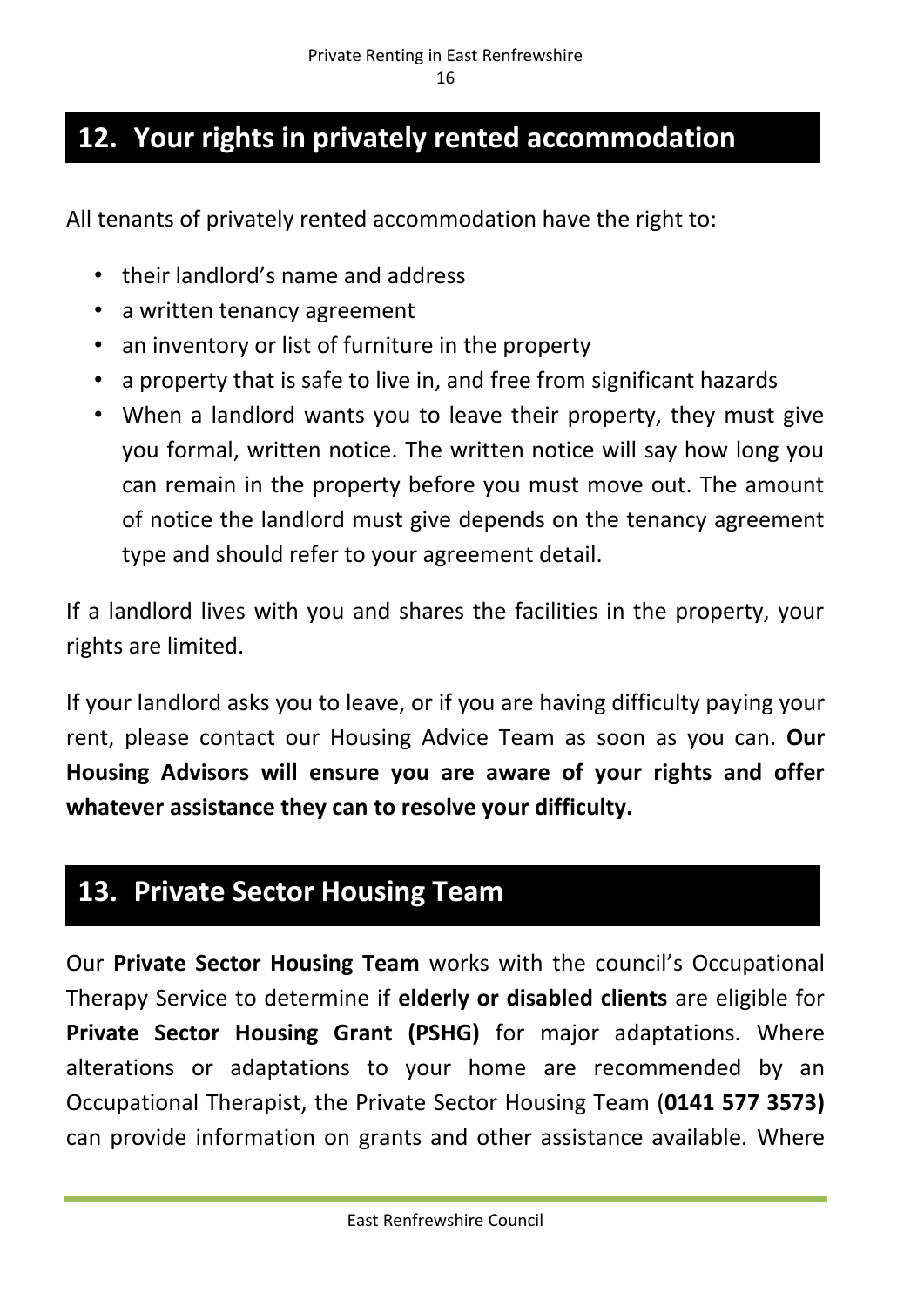applicable, common examples of grant eligible works include: Level Access Showers, Wet Floor Shower Areas, Ramps and Closomats.

Our Private Sector Housing Team also provides a range of information and advice **targeted specifically at disabled and older persons**. The range of advice and information available includes:

## **Housing Options Advice**

• Information about options to assist with moving house, including house purchase, private renting, council/housing association renting, shared ownership/equity schemes.

#### **Funding Information**

• We can assist with referrals to private sector housing grant assistance, income maximisation or money advice services. Please note we are unable to provide financial assessments or financial advice.

#### **Practical Assistance**

• We can provide tailor-made assistance in finding alternative housing; including property searches, assistance with completing housing application forms, and discussions with housing developers.

## **Referral Service**

• We can make referrals to other services such as Care and Repair Renfrewshire for technical advice/assistance relating to and adaptation, or assist with accessing their small repairs/handyperson services.

The **Private Sector Housing Team** also offers advice and assistance on a wide range of matters relating to private sector tenancies. This includes advice and information regarding private tenants' rights and private landlords' responsibilities if you live in privately rented accommodation.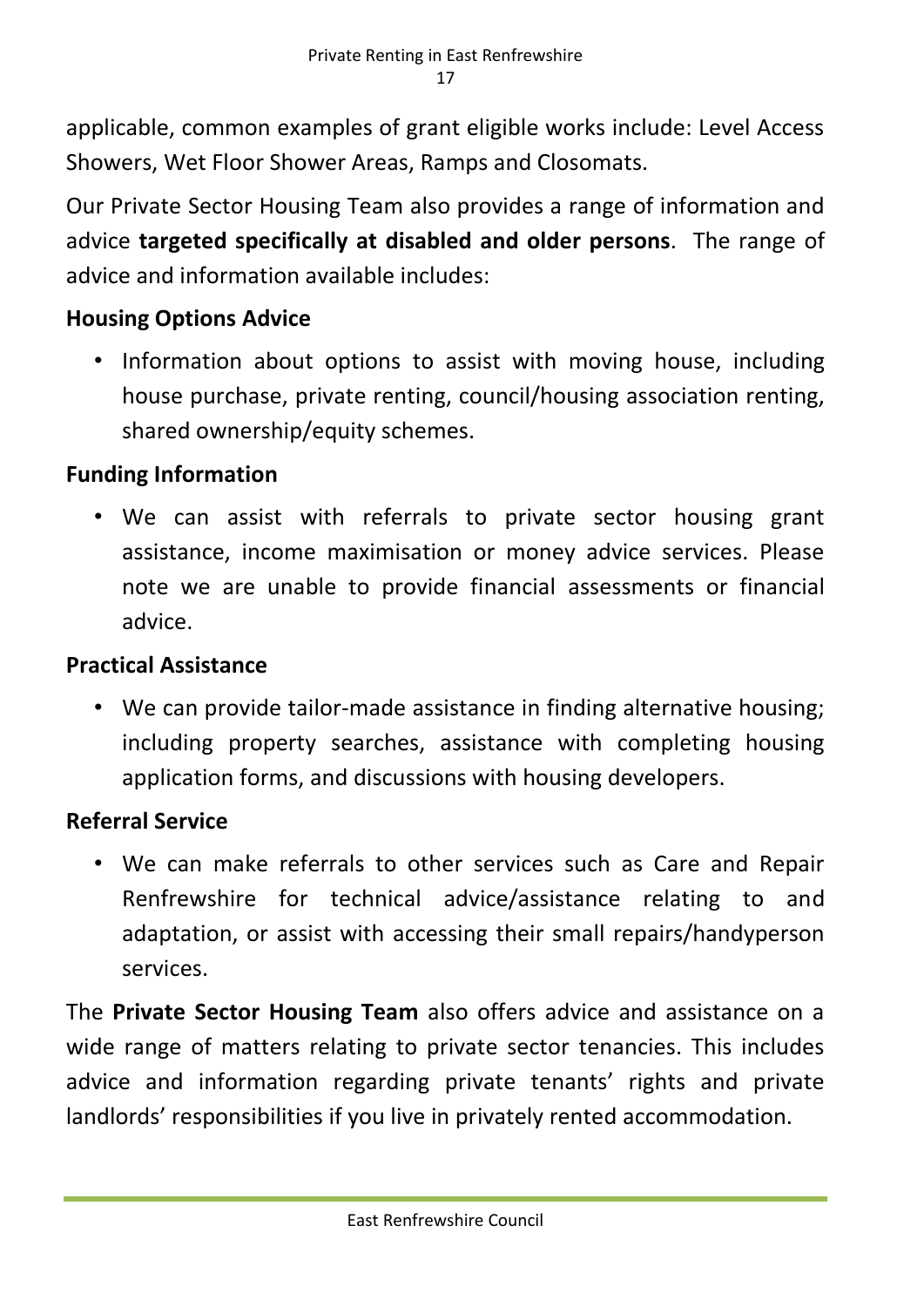If your landlord is failing to carry out necessary repairs to your private tenancy, the Private Sector Housing Team can advise you on the **'Repairing Standard'**, which sets out the standards your tenancy must meet. Where applicable, advice is also available on applying to the **Private Rented Housing Panel (PRHP)** which exists to resolve disputes between private tenants and their landlords.

## **The Repairing Standard**

**The Repairing Standard, contained in the Housing (Scotland) Act 2006, covers the legal and contractual obligations of private landlords to ensure that a property meets a minimum physical standard.**

Landlords must carry out a pre-tenancy check of their property to identify work required to meet the Repairing Standard (described below) and notify tenants of any such work. Landlords also have a duty to repair and maintain their property from the tenancy start date and throughout the tenancy. This includes a duty to make good any damage caused by doing this work. On becoming aware of a defect, landlords must complete the work within a reasonable time.

## **A privately rented property must meet the Repairing Standard as follows:**

- The property must be wind and water tight and in all other respects reasonably fit for people to live in.
- The structure and exterior (including drains, gutters and external pipes) must be in a reasonable state of repair and in proper working order.
- Installations for supplying water, gas and electricity and for sanitation, space heating and heating water must be in a reasonable state of repair and in proper working order.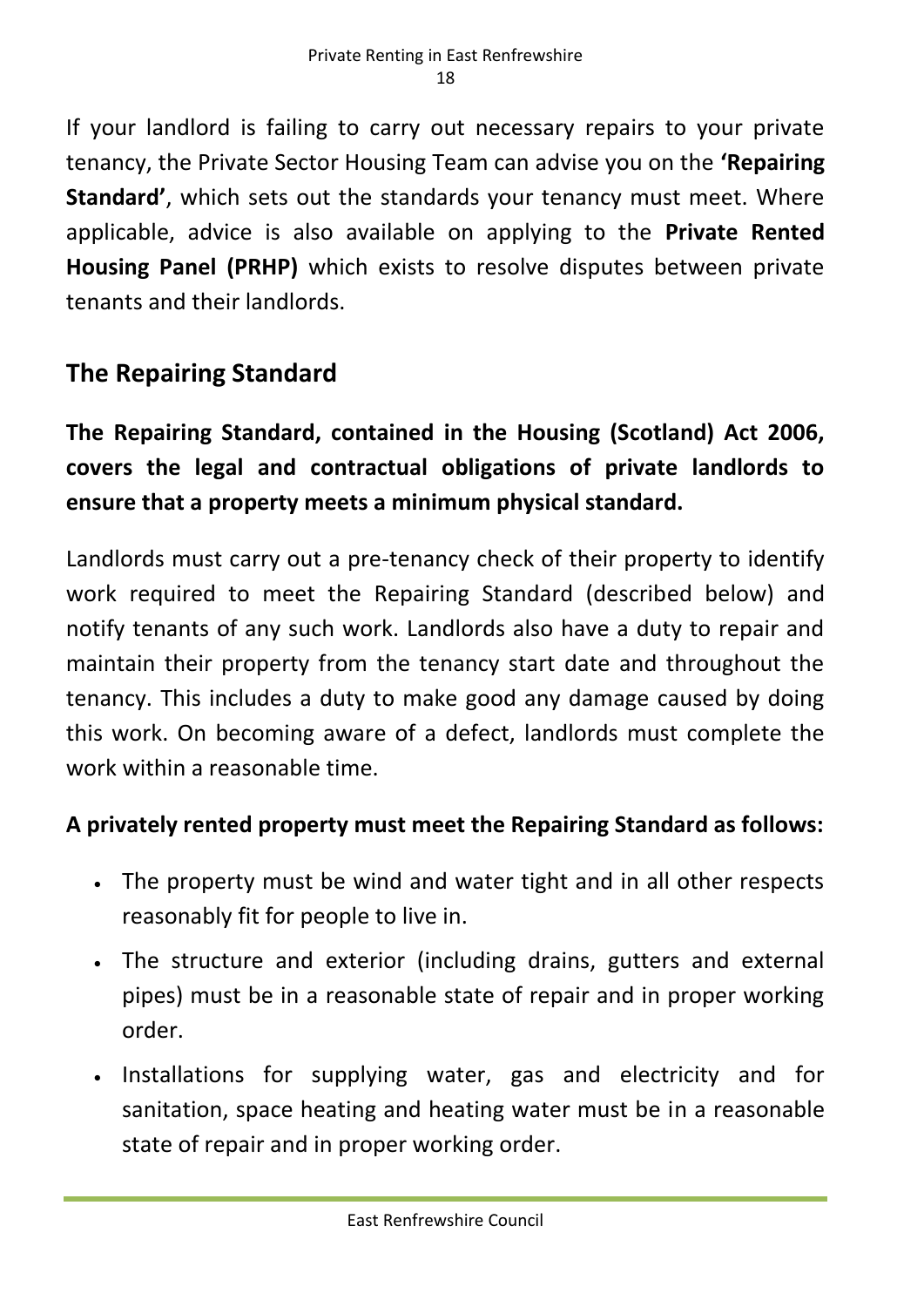- Any fixtures, fittings and appliances that the landlord provides under the tenancy must be in a reasonable state of repair and in proper working order.
- Any furnishings that the landlord provides under the tenancy must be capable of being used safely for the purpose for which they are designed.
- The property must have a satisfactory way of detecting fires and for giving warning in the event of a fire or suspected fire.

If, after a landlord has been notified of any problem, it is not attended to satisfactorily or if there is disagreement about whether or not there is a problem, then tenants have the right to refer the matter to the: **First-tier Tribunal for Scotland (Housing and Property Chamber). The Tribunal was formed to deal with determinations of rent or repair issues in private sector housing as well as assistance in exercising a landlord's right of entry.** The Housing and Property Chamber also provides relatively informal and flexible proceedings to help resolve issues that arise between homeowners and property factors. The Housing and Property Chamber replaced The Private Rented Housing Panel (PRHP) and Homeowner Housing Panel (HOHP), and it now incorporates the functions of these former Tribunals. **You can contact the First-tier Tribunal on 0141 302 5900**

The council's Private Sector Housing Team (0141 577 3573) can assist you with this where required.

## **Further information on the 'repairing standard' is available at: https://beta.gov.scot/publications/repairing-standard/**